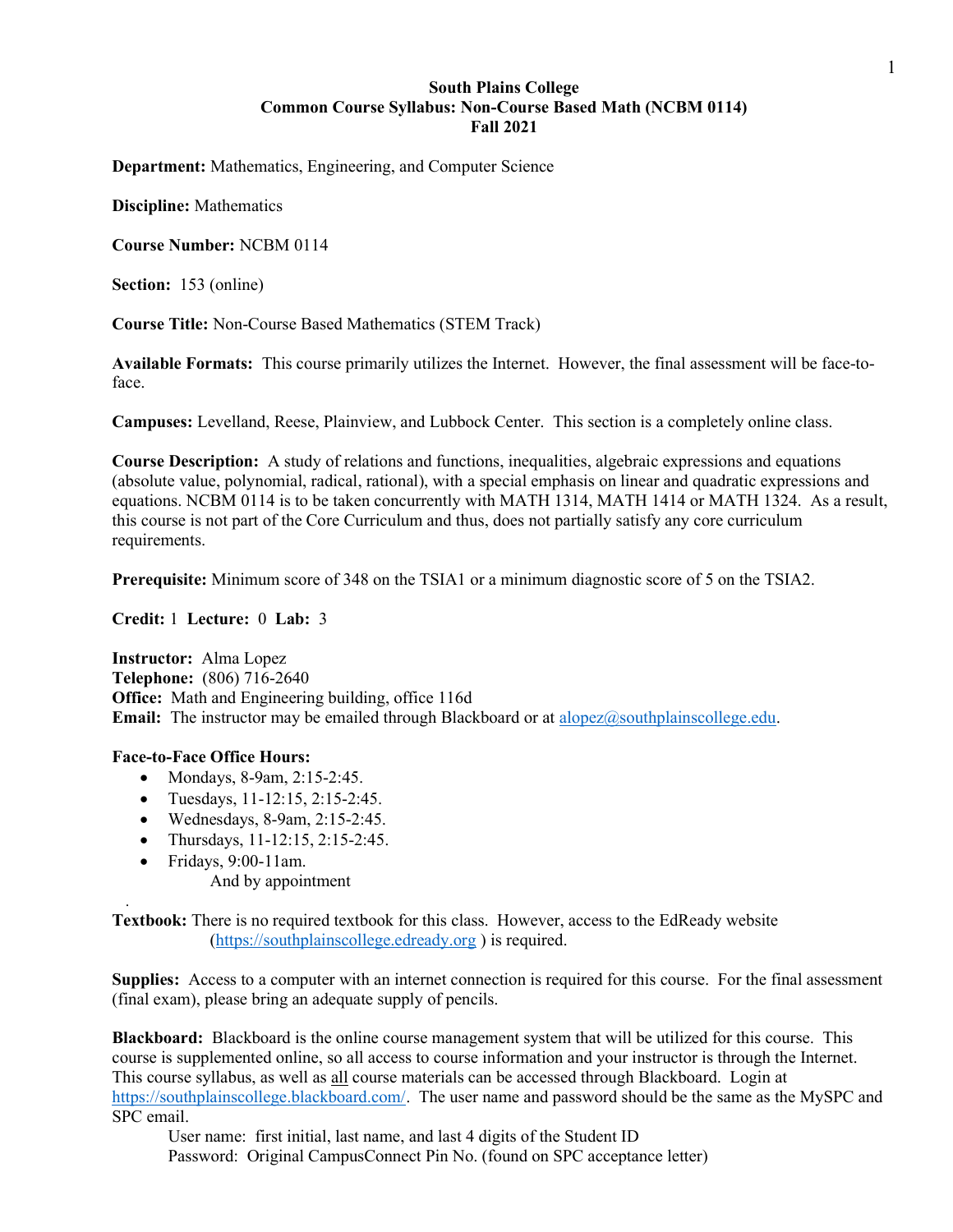Questions regarding Blackboard support may be emailed to blackboard@southplainscollege.edu or by telephone to 806-716-2180.

Student Learning Outcomes: Upon completion of this course and receiving a passing grade, the student will be able to:

- 1. Define, represent, and perform operations on real and complex numbers.
- 2. Recognize, understand, and analyze features of a function.
- 3. Recognize and use algebraic (field) properties, concepts, procedures (including factoring), and algorithms to combine, transform, and evaluate absolute value, polynomial, radical, and rational expressions.
- 4. Identify and solve absolute value, polynomial, radical, and rational equations.
- 5. Identify and solve absolute value and linear inequalities.
- 6. Model, interpret and justify mathematical ideas and concepts using multiple representations.
- 7. Connect and use multiple strands of mathematics in situations and problems, as well as in the study of other disciplines.

Student Learning Outcomes Assessment: Students must take a written end-of-semester assessment (final exam) covering the information from EdReady.

The class will cover topics from the following units of study in the EdReady system:

- 1) Whole Numbers
- 2) Fractions & Mixed Numbers
- 3) Decimals
- 4) Ratios, Rates, and Proportions
- 5) Percents
- 6) Geometry
- 7) Real Numbers
- 8) Solving Equations and Inequalities
- 9) Exponents and Polynomials
- 10) Factoring
- 11) Graphing
- 12) Systems of Equations and Inequalities
- 13) Rational Expressions
- 14) Radical Expressions and Quadratic Equations
- 15) Functions
- 16) Exponential and Logarithmic Functions.

Course Evaluation: EdReady will evaluate the student's mastery of each math concept and provide the student with a score between 0 and 100. The student's goal is to earn an EdReady score of at least 90, which should provide a strong background of mathematical understanding for the final assessment (final exam). At the end of the semester, the student will take a written assessment (final exam) that will determine the student's final course grade for this NCBM 0114 course. The student will schedule a time with the instructor to meet face-to-face for the written assessment (final exam). Performance on this final exam assessment will result in a pass or fail grade for the course. The student must score at least a 70% on the final exam assessment to pass the NCBM 0114 course. A grade of 'P' is assigned for a passing grade, while a grade of 'F' for a failing grade.

Attendance/Student Engagement Policy: Attendance and effort are the most important activities for success in this course. The instructor maintains records of the student's engagement throughout the semester. The student will be required to communicate with the instructor at least once per week for the duration of this course. Failure to communicate at least once per week with the instructor will result in the student being dropped from the course.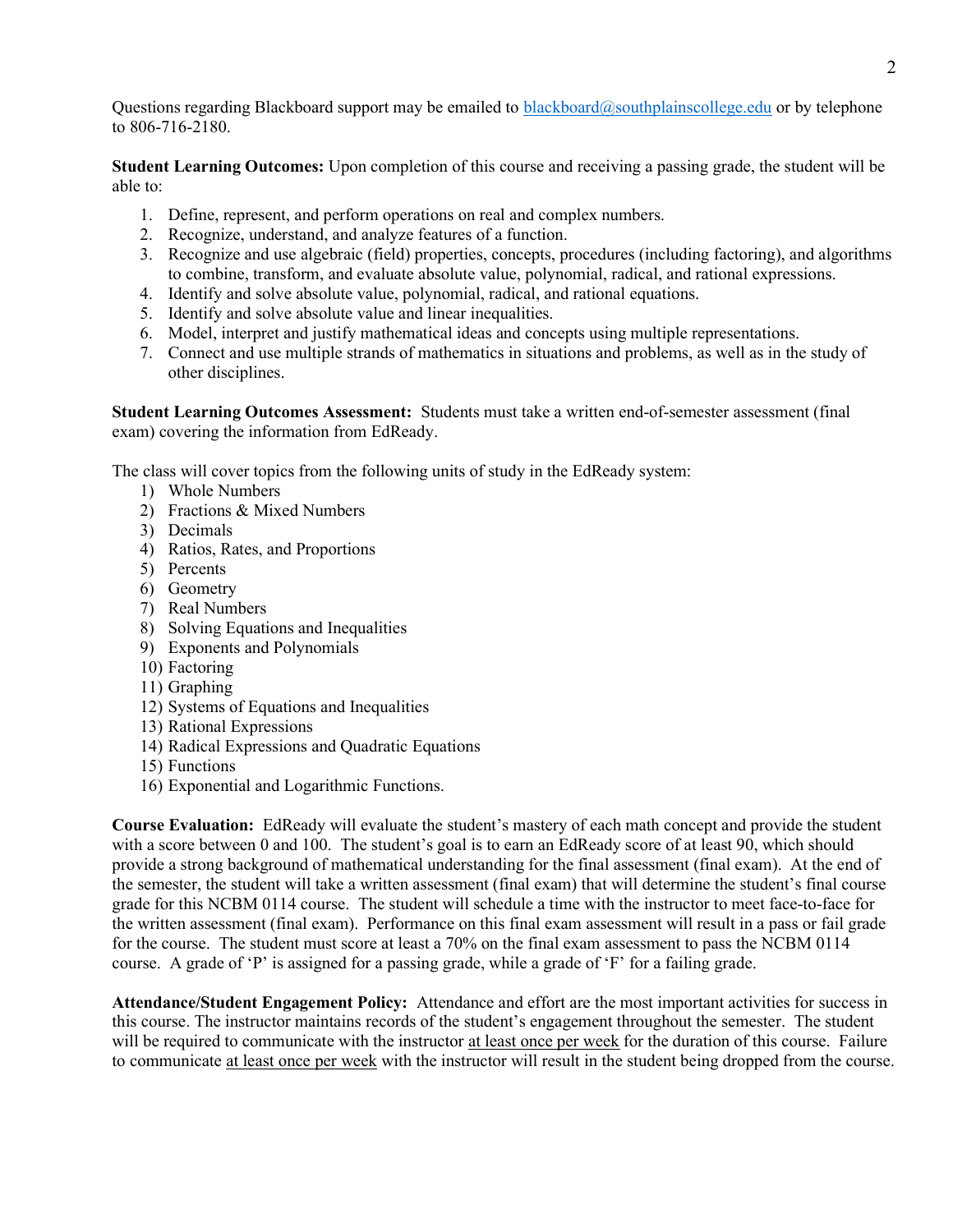## Getting Started in EdReady:

Inside your Blackboard course, you will find a link to EdReady. After clicking this link, you should find an area on the screen to enter a goal key. The area should look similar to:



Your goal key for this course is: **Lopez0114Fall21** This goal key is case-sensitive, so make sure to provide the correct upper- and lower-cases of the letters.

Once into the correct goal, you will take an initial diagnostic test.

## Taking the Initial Diagnostic Test:

- Please allow at least one hour for this test. However, if you need more time or need to step away, there is an option to save and exit.
- After completing this initial diagnostic test, contact your instructor for next steps to complete the requirements for this course.

Academic Integrity (Plagiarism and Cheating Policy): "Complete honesty is required of the student in the presentation of any and all phases of course work. This idea applies to quizzes of whatever length as well to final examinations, to daily reports, and to term papers" (SPC General Catalog).

Plagiarism violations include, but are not limited to, the following:

- 1. Turning in a paper that has been purchased, borrowed, or downloaded from another student, an online term paper site, or a mail order term paper mill;
- 2. Cutting and pasting together information from books, articles, other papers, or online sites without providing proper documentation;
- 3. Using direct quotations (three or more words) from a source without showing them to be direct quotations and citing them; or
- 4. Missing in-text citations.

Cheating violations include, but are not limited to, the following:

- 1. Obtaining an examination by stealing or collusion;
- 2. Discovering the content of an examination before it is given;
- 3. Using an unauthorized source of information (notes, textbook, text messaging, internet, apps) during an examination, quiz, or homework assignment;
- 4. Entering an office or building to obtain an unfair advantage;
- 5. Taking an examination for another;
- 6. Altering grade records;
- 7. Copying another's work during an examination or on a homework assignment;
- 8. Rewriting another student's work in Peer Editing so that the writing is no longer the original student's;
- 9. Taking pictures of a test, test answers, or someone else's paper.

COVID Syllabus Statement: It is the policy of South Plains College that as a condition of on-campus enrollment, all students are required to engage in safe behaviors to avoid the spread of COVID-19 in the SPC community. There will be no requirement for face coverings at any location on any South Plains College campus or classroom. Faculty, staff, or students may continue to wear a mask voluntarily, but there will be no requirements for face coverings in any circumstance. Students who believe they have been exposed or may be COVID-19 positive, must contact Health Services, DeEtte Edens, BSN, RN at (806) 716-2376 or dedens@southplainscollege.edu.

Student Code of Conduct Policy: Any successful learning experience requires mutual respect on the part of the student and the instructor. Neither instructor nor student should be subject to others' behavior that is rude, disruptive, intimidating, aggressive, or demeaning. Student conduct that disrupts the learning process or is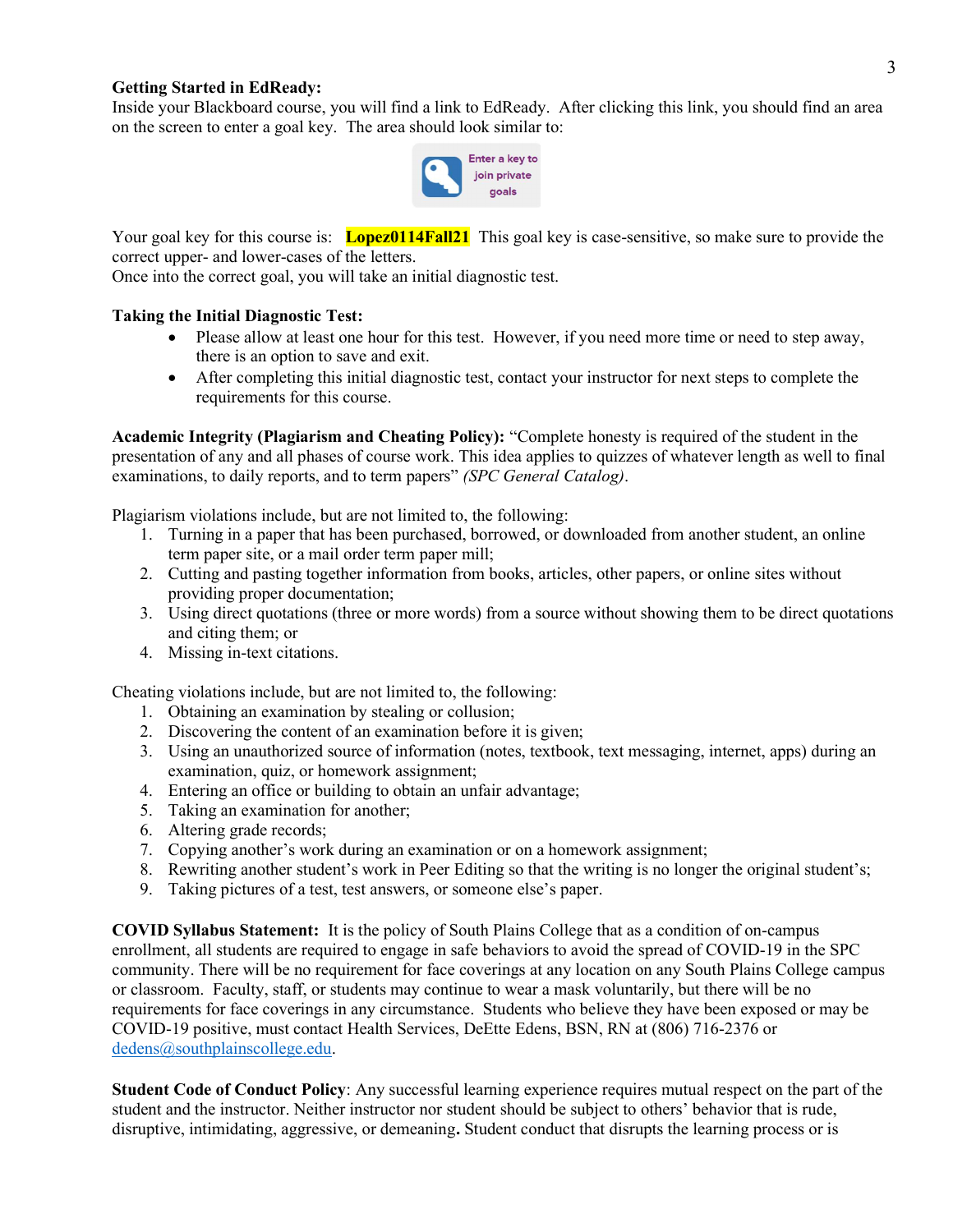deemed disrespectful or threatening shall not be tolerated and may lead to disciplinary action and/or removal from class.

Diversity Statement: In this class, the teacher will establish and support an environment that values and nurtures individual and group differences and encourages engagement and interaction. Understanding and respecting multiple experiences and perspectives will serve to challenge and stimulate all of us to learn about others, about the larger world and about ourselves. By promoting diversity and intellectual exchange, we will not only mirror society as it is, but also model society as it should and can be.

Disability Statement: Students with disabilities, including but not limited to physical, psychiatric, or learning disabilities, who wish to request accommodations in this class should notify the Disability Services Office early in the semester so that the appropriate arrangements may be made. In accordance with federal law, a student requesting accommodations must provide acceptable documentation of his/her disability to the Disability Services Office. For more information, call or visit the Disability Services Office at Levelland (Student Health & Wellness Office) 806-716-2577, Reese Center (Building 8) 806-716-4675, or Plainview Center (Main Office) 806-716- 4302 or 806-296-9611.

Nondiscrimination Policy: South Plains College does not discriminate on the basis of race, color, national origin, sex, disability or age in its programs and activities. The following person has been designated to handle inquiries regarding the non-discrimination policies: Vice President for Student Affairs, South Plains College, 1401 College Avenue, Box 5, Levelland, TX 79336. Phone number 806-716-2360.

Title IX Pregnancy Accommodations Statement: If you are pregnant, or have given birth within six months, Under Title IX you have a right to reasonable accommodations to help continue your education. To activate accommodations you must submit a Title IX pregnancy accommodations request, along with specific medical documentation, to the Director of Health and Wellness. Once approved, notification will be sent to the student and instructors. It is the student's responsibility to work with the instructor to arrange accommodations. Contact the Director of Health and Wellness at 806-716-2362 or email cgilster@southplainscollege.edu for assistance.

Campus Concealed Carry: Texas Senate Bill - 11 (Government Code 411.2031, et al.) authorizes the carrying of a concealed handgun in South Plains College buildings only by persons who have been issued and are in possession of a Texas License to Carry a Handgun. Qualified law enforcement officers or those who are otherwise authorized to carry a concealed handgun in the State of Texas are also permitted to do so. Pursuant to Penal Code (PC) 46.035 and South Plains College policy, license holders may not carry a concealed handgun in restricted locations. For a list of locations and Frequently Asked Questions, please refer to the Campus Carry page at: http://www.southplainscollege.edu/campuscarry.php

Pursuant to PC 46.035, the open carrying of handguns is prohibited on all South Plains College campuses. Report violations to the College Police Department at 806-716-2396 or 9-1-1.

SPC Bookstore Price Match Guarantee Policy: If you find a lower price on a textbook, the South Plains College bookstore will match that price. The difference will be given to the student on a bookstore gift certificate! The gift certificate can be spent on anything in the store.

If students have already purchased textbooks and then find a better price later, the South Plains College bookstore will price match through the first week of the semester. The student must have a copy of the receipt and the book has to be in stock at the competition at the time of the price match.

The South Plains College bookstore will happily price match BN.com & books on Amazon noted as *ships from* and sold by Amazon.com. Online marketplaces such as Other Sellers on Amazon, Amazon's Warehouse Deals, fulfilled by Amazon, BN.com Marketplace, and peer-to-peer pricing are not eligible. They will price match the exact textbook, in the same edition and format, including all accompanying materials, like workbooks and CDs.

A textbook is only eligible for price match if it is in stock on a competitor's website at time of the price match request. Additional membership discounts and offers cannot be applied to the student's refund.